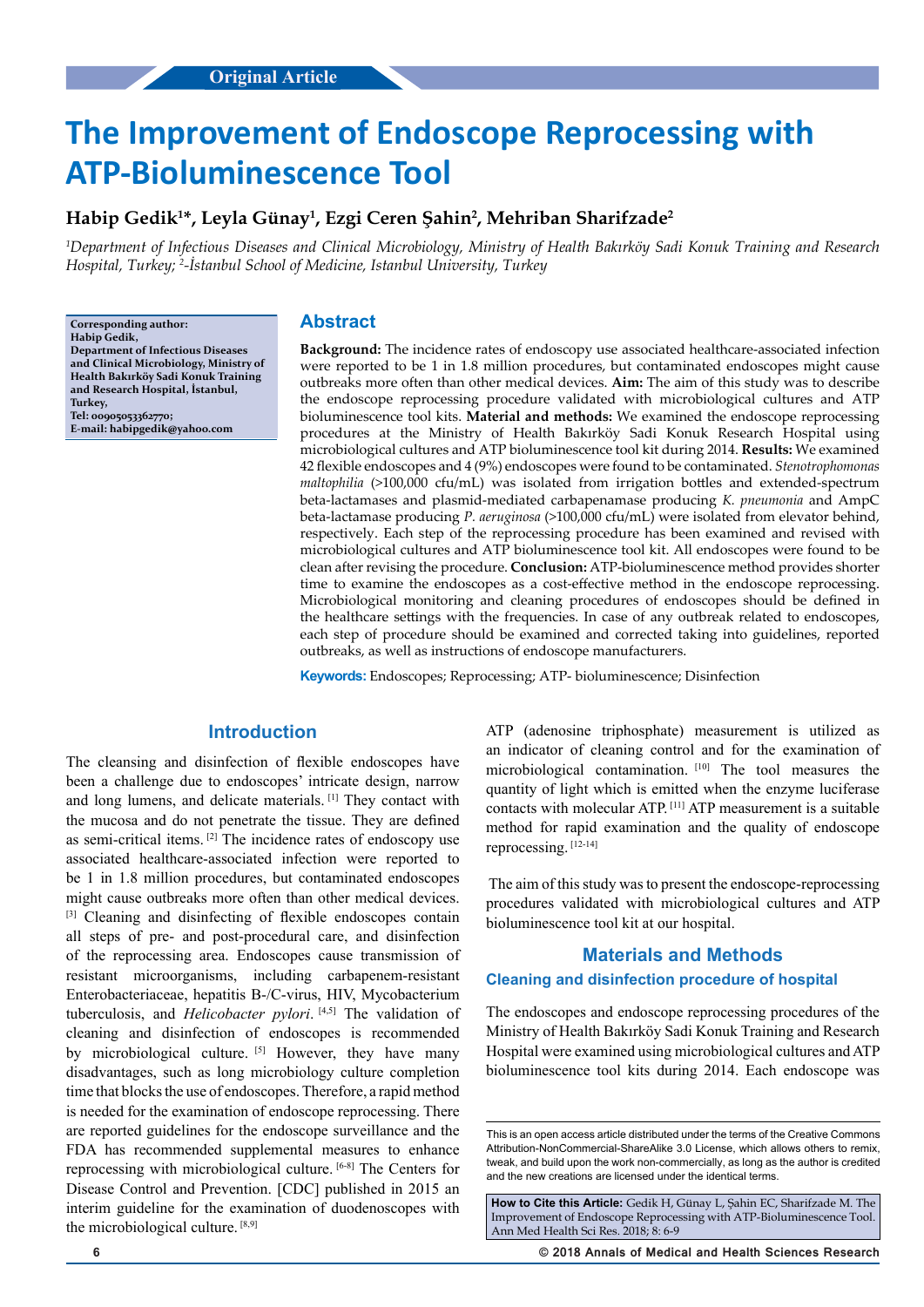disinfected with an enzymatic solution (Cidezyme, Johnson and Johnson Company, İstanbul, Turkey) for one minute and then with high-level disinfectant (0.55% ortho-phthalaldehyde, Cidex OPA, Johnson and Johnson Company, İstanbul, Turkey) for five minutes after the intervention. At the end of day, all flexible endoscopes were undergone to manual leak testing and cleaning followed by mechanical leak testing, cleaning and high-level disinfection in the automated flexible endoscope reprocessors (Endoclear, ALX 1011; EndOclear Wiper Device for the Cleaning and Visualization of Endotracheal Tubes, EndOClear LLC, San Ramon, CA) using 0.55% ortho-phthalaldehyde (OPA). High-level disinfectants, such as OPA, inactivate all microorganisms (bacteria, viruses, fungi, mycobacteria), but not bacterial spores. When the disinfection cycle began, each endoscope was pressurized and tested for leakage. That checks the internal integrity of each endoscope. The pressure was sustained throughout the disinfection cycle. In case any defect, such as a hole in the instrument or poor connection of seals, was detected, and the cycle was automatically stopped. The standard cycle ran for five minutes and consisted of pre-cleaning with an enzymatic cleaner, rinsing, disinfection, rinsing, and airdrying, respectively. All cycles were documented on a printed validation ticket that detailed the machine serial number, cycle selected, date, time and endoscope processed. Those records were attached to patient list of that day. Detailed records all endoscopes were also kept. No research or ethics approval was needed, as this was an *in vitro* study. [15]

## **Microbiological sampling and ATP bioluminescence measurement**

Sterile swabs were moisturized with sterile 0.9% NaCl and then rubbed on biopsy button, elevator behind, distal end, rinsing valve, endoscope storage cabinets, endoscopy tower. Rinsed the operating channel, biopsy channel, and air-water channel were sampled with 20 ml sterile 0.9% NaCl. Water samples were taken from water tanks as well. We did not use neutralizers. Swabs and 0.5 ml of rinsing fluid were inoculated on 5% sheepblood agar (Salubris Inc., Istanbul, Turkey), or chocolate agar (Salubris Inc., Istanbul, Turkey) and MacConkey agar (Salubris Inc., Istanbul, Turkey), respectively. Bacterial species were identified by the Phoenix automated microbiology system (BD Diagnostic Systems, Sparks, MD), followed routine microbial laboratory proceedings. Bacterial growth was defined as the number of colony forming unit (CFU). ATP bioluminescence was determined using 3M™ Clean-Trace™ Hygiene Monitoring System (MN, USA). The tool was used according to the instructions. Bioluminescence measurement was defined as a relative light unit (RLU). Swab was defined to be clean, if it measured 200 RLU according to the instructions of the manufacturer.<sup>[12,16]</sup>

# **Results**

We examined 42 flexible endoscopes (made by Pentax, Olympus, Fujinon and Storz) in the gastroenterology and general surgery endoscopy units after reprocessing. There were 10 Automated Endoscope Reprocessors for cleansing, five water tanks, two endoscopy towers, and eight endoscope storage cabinets. The

number of endoscopes that were found contaminated was 4 (9%). *Stenotrophomonas maltophilia* (>100,000 cfu/mL) was isolated from irrigation bottles. Extended-spectrum betalactamases and plasmid-mediated carbapenamase producing *K. pneumonia* and AmpC beta-lactamase producing *P. aeruginosa*  (>100,000 cfu/mL) were isolated from elevator back. AmpC beta-lactamase producing *P. aeruginosa* (>100,000 cfu/ mL) was isolated from outer surface of the gastroscope. Diphtheroid bacilli and methicillin-sensitive *Staphylococcus aureus* were isolated from endoscope hanger. After extension of disinfection time to 10 minutes and re-disinfection of all equipments before intervention in the morning, control cultures did not yield any microorganism. However, 40 endoscopes and approximately 400 cultures caused a remarkable workload and cost. Hospital infection control committee decided to use ATPbioluminescence tool for the microbiological examination of endoscopes. Examination resulted in 30 seconds, and prevented not to be used of endoscopes until cultures yielded. Hospital infection control committee took those decisions taking into consideration guidelines and reported studies:

- ATP-bioluminescence tool will be used in the microbiological examination of endoscopes every three months.
- Endoscopes were re-disinfected, in case they remained in the unit longer than 12 hours of standby time after washing
- Bottles and connecting hoses used for endoscope irrigation were cleaned and sterilized. In addition, sterile water was used.
- Elevator wire channel of endoscopes should be washed using a syringe, because the flushing pressure might be insufficient.
- pH neutral and non-foaming detergents or enzymatic cleaners use were recommended. Enzymatic cleaners were recommended instead of pH-unknown detergents.
- The manufacturer should define the effective time of enzymatic cleaners in the instructions.
- Contact time of 0.55% ortho-phthalaldehyde (OPA) was increased to 10 minutes
- Endoscopes were extended on a flat surface and their air ducts were aired with an injector after disinfection. High pressure was used only at the end portions, as that might damage the gun channel. In addition, elevator inside and back areas was recommended to dry with a sponge carefully.
- Elevator in duodenoscopy channel could cause difficulty, as brushing is not possible. The washing, enzymatic cleaning, drying were performed by a syringe. Once placing the disinfected connection hose into elevator channel with a suitable adapter and then disinfection, rinsing, and drying were performed. Diameter of channel was too small, so maximum 5 cc syringe was used. [4-6,11]

After implementation of those steps, we achieved appropriate endoscope reprocessing validated by ATP-bioluminescence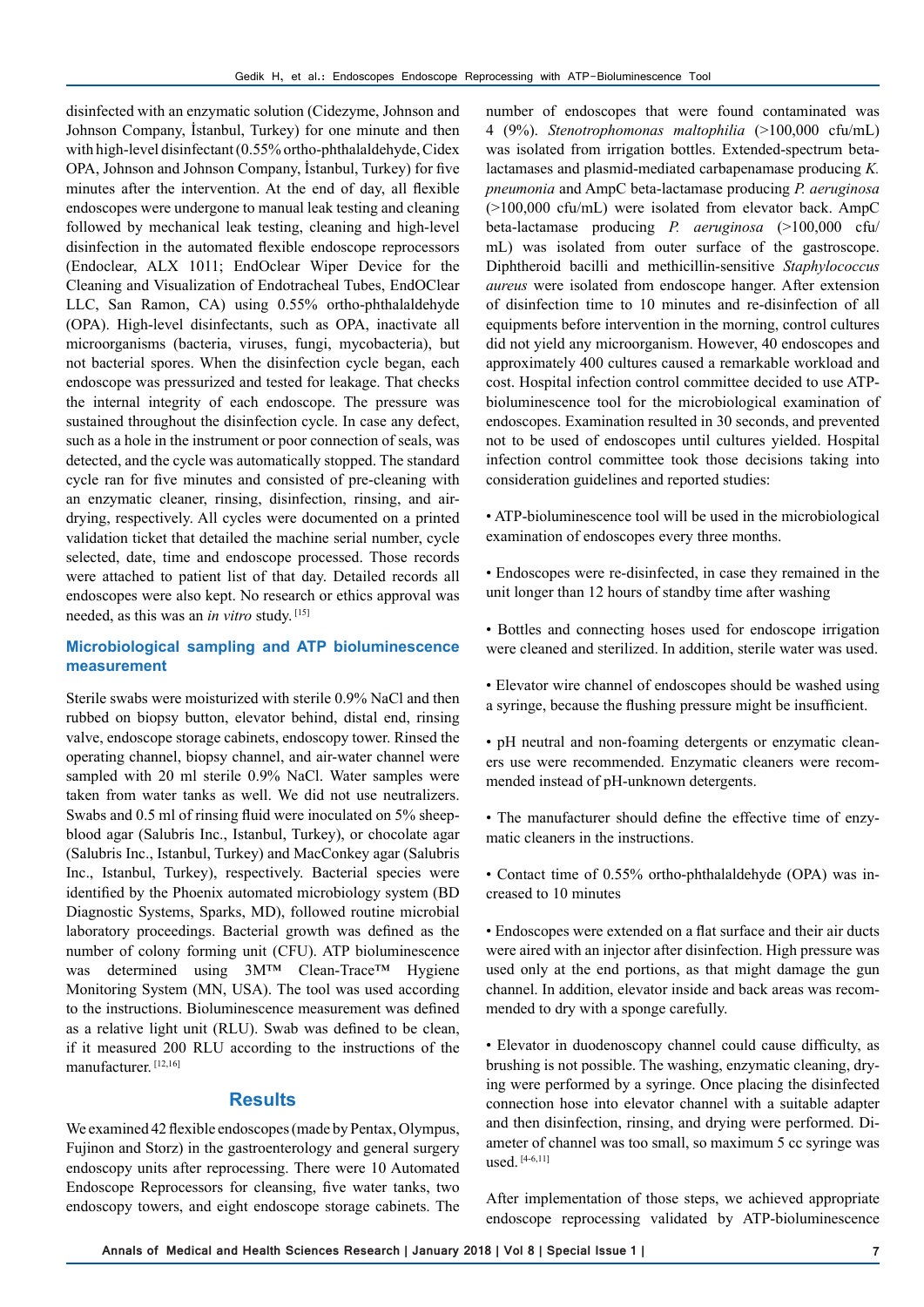tool, and an infection-related complication was not reported at hospital.

## **Discussion**

Endoscopes are temperature sensitive items, so low-temperature chemical methods, such as liquid chemical germicide, must be used rather than steam sterilization. In the guidelines, The manual washing, high level disinfection (HLD) with automated endoscope reprocessing and drying were reported issues for the infection prevention and control during gastrointestinal (GI) endoscopy. [17] Inadequate cleaning or disinfection is linked to GI endoscope – associated outbreaks compare to other medical devises. The number of contaminated endoscopes in our study was 4 (9%) less than those reported in the study of Moses and Lee, who found positive between 12% and 24% of the cultures during a 10-year study period. [15] Moses and Lee examined only endoscopes used in a clinical institution and reprocessed in an automated washer. They used culture method for surveillance, whereas culture and ATP-bioluminescence methods were used in our study. ATP-bioluminescence tool provides a fast and costeffective microbiological monitoring of endoscopes in healthcare settings, where the number of daily endoscopy applications is high. The monitoring of endoscope reprocessing is an essential component of the safe endoscopy services, because endoscope reprocessing is a multistep procedure involving numerous factors that can interfere with its efficacy. However, there is no consensus on the frequency of routine microbiological testing of endoscopes. [17,18] Routine microbiological testing of endoscopes was recommended every 3 to 6 months in different guidelines. [17] Microbial growth was reported to be in 5.0% of specimens (8.4% of encounters), with environmental microbes. Enteric bacterial flora was isolated in 6% of specimens (9% of encounters) in spite of compliance with 2014 U.S. guidelines and manufacturers' recommendations about cleaning and high-level disinfection process. [18] Therefore, each healthcare setting should define its microbiological monitoring procedure investigating each step of cleaning and disinfection.

Several sorts of disinfectants are present in the markets with advantages and disadvantages. Short contact time with disinfectant is a major issue because of too many uses of endoscopes. Glutaraldehyde solution (2%) is the most frequently used disinfectant in GI endoscope reprocessing with a contact time of at least 20 minutes, whereas OPA, which is more time-efficient and expensive than use of glutaraldehyde solution and has a contact time of only 5-12 minutes varying in the countries, is recommended. OPA (0.55%) is used for 5-12 minutes in Europe, Latin America and Asia; 5 minutes in Canada, 10 minutes in Australia and 12 minutes in the USA as a high-level disinfection solution. [19,20] When the contact time with OPA was increased to 10 minutes, better disinfection was achieved in our study.

Bottles for irrigation and connecting hoses might be contaminated and colonized during the implementations and then they might harbor resistant microorganisms, such as *P. aeruginosa, Acinetobacter* spp. that survive for a long time in a humid environment. Biofilm formation constitutes a nidus for resistant microorganisms in the connection hoses. Mechanic cleaning is important to remove the nidus. [1-4,20] Studies were reported that neither the detergent nor high-level disinfectant provided the removal or killing of bacteria at the desired level due to biofilm formation in the channels. [21,22] Detergents and enzymatic cleaners are not enough to remove biofilm in the endoscopes, mechanical cleaning must be performed. Syringe should be used, as flushing pressure might be insufficient and debris might not be removed exactly. The preparation of enzymatic cleaner for the cleaning of endoscopes by staff should be audited as well. The effective time and of enzymatic cleaner use should be defined and instructed to relevant staff according to instructions of the manufacturer. Neutral pH and non-foaming detergents or enzymatic cleaners are important to prevent corrosion in the endoscopes that might be nidus for microorganisms and their biofilm formations. Air ducts should be aired with an appropriate pressure to dry and prevent biofilm formation under humid. Elevator mechanism could fail the reprocessing. Olympus has recent designed a smaller brush for improvement of elevator cleaning to address this problem. Flocked swabs were recommended to use, capture and release the organisms more efficiently than cleaning brush. [23]

## **Limitations**

This study had several limitations. First, we used a qualitative method to evaluate the dirtiness of endoscopes. Two methods were not compared in terms of their effectiveness, but they were used for the examination. We have investigated each step in the disinfection and cleaning of endoscopes to find the troubles without emphasizing any method and guideline. However, any standard method has been established for the assessment of endoscope reprocessing yet. [24]

# **Conclusion**

As a result, ATP-bioluminescence method is a cost-effective method to monitor and examine the endoscope reprocessing. Biofilm formation is very important for harboring of the resistant microorganisms in the endoscopes. Microbiological monitoring and cleaning procedures of endoscopes should be defined at the settings with its frequency. In case of any outbreak related to endoscopes, each step during cleaning should be checked and corrected taking into guidelines, reported outbreaks, as well as instructions of endoscope manufacturers.

### **Conflict of Interest**

All authors disclose that there was no conflict of interest.

## **References**

- 1. Martiny H, Floss H, Zuhlsdorf B. The importance of cleaning for the overall results of processing endoscopes. J. Hosp. Infect. 2004; 56: S16-S22.
- 2. Leung J, Vallero R, Wilson R. Surveillance cultures to monitor quality of gastrointestinal endoscope reprocessing. Am. J. Gastroenterol. 2003; 98: 3-5.
- 3. Leung JW. Reprocessing of flexible endoscopes. J. Gastroenterol. Hepatol. 2000; 15: G73-G77.
- 4. Epstein L, Hunter JC, Arwady MA, Tsai V, Stein L, Gribogiannis M, et al. New Delhi metallo-beta-lactamase-producing carbapenem-re-